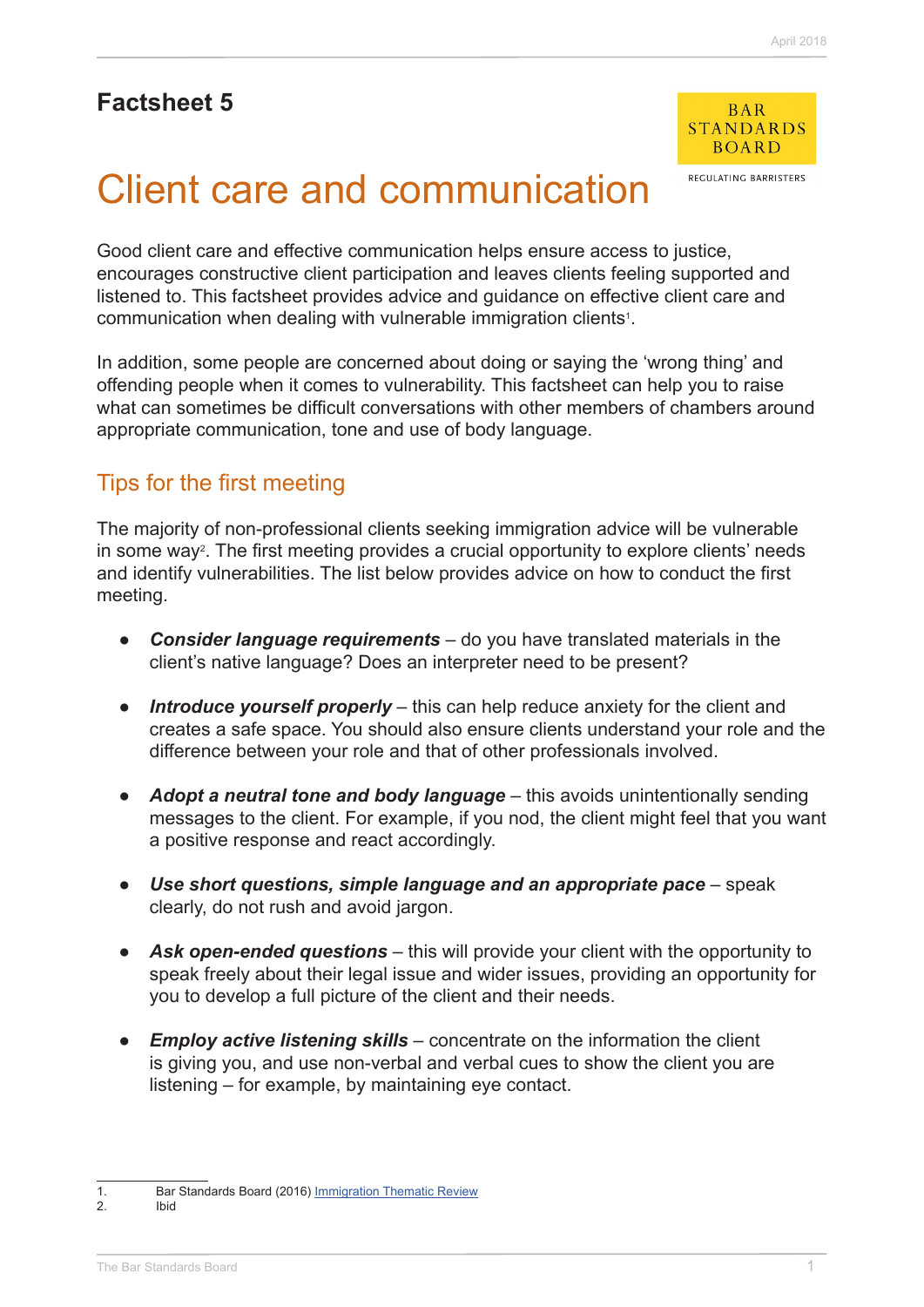- **●** *Be alert to any signs or risk factors which could predict vulnerability*  encourage self-disclosure, and look out for risk factors which may indicate that an immigration client is vulnerable. (See **Factsheet 2**)
- **●** *Clarify that both you and the client understands what the other is saying – s*ummarise what the client has told you and check that your understanding is correct. Similarly, you could ask the client to repeat back to you the information you have provided. If information has been provided verbally, consider whether sending a written copy of the discussion would be useful for the client**.**

## Client care

The BSB's review of immigration advice and services found that immigration clients need good quality client care in addition to good legal advice. Our research, however, highlighted a number of areas of concern around client care, including:

- **●** Concerns about the level of client care provided by solicitors, in preparing the client for the court process;
- **●** Concerns that some barristers may be failing to provide a proper standard of client care to immigration clients; and
- **●** Inconsistencies in client care.

Seek to ensure the client feels actively involved in the process, and clearly tell your clients that if they do not understand something or are unsure, they are entitled to, and should, ask questions. In addition, you should carefully consider the need for a greater degree of transparency when dealing with vulnerable clients, particularly around price and the basis of charging. Price transparency is also especially important when providing public access services.

During BSB consumer engagement sessions with people seeking or having sought immigration advice and services in 2017, it was observed that many clients lacked a basic understanding of their rights and were not even aware they 'had the right' to ask their legal provider questions (or make a complaint). During a focus group with people with experience of receiving immigration advice and services, the group identified the following factors as indicators of what they would consider to be 'good' client care. The service provider:

- Asks the 'right' questions;
- Properly explains the outcome afterwards;
- Provides regular updates on the case; and
- Provides links to other support agencies, such as housing services.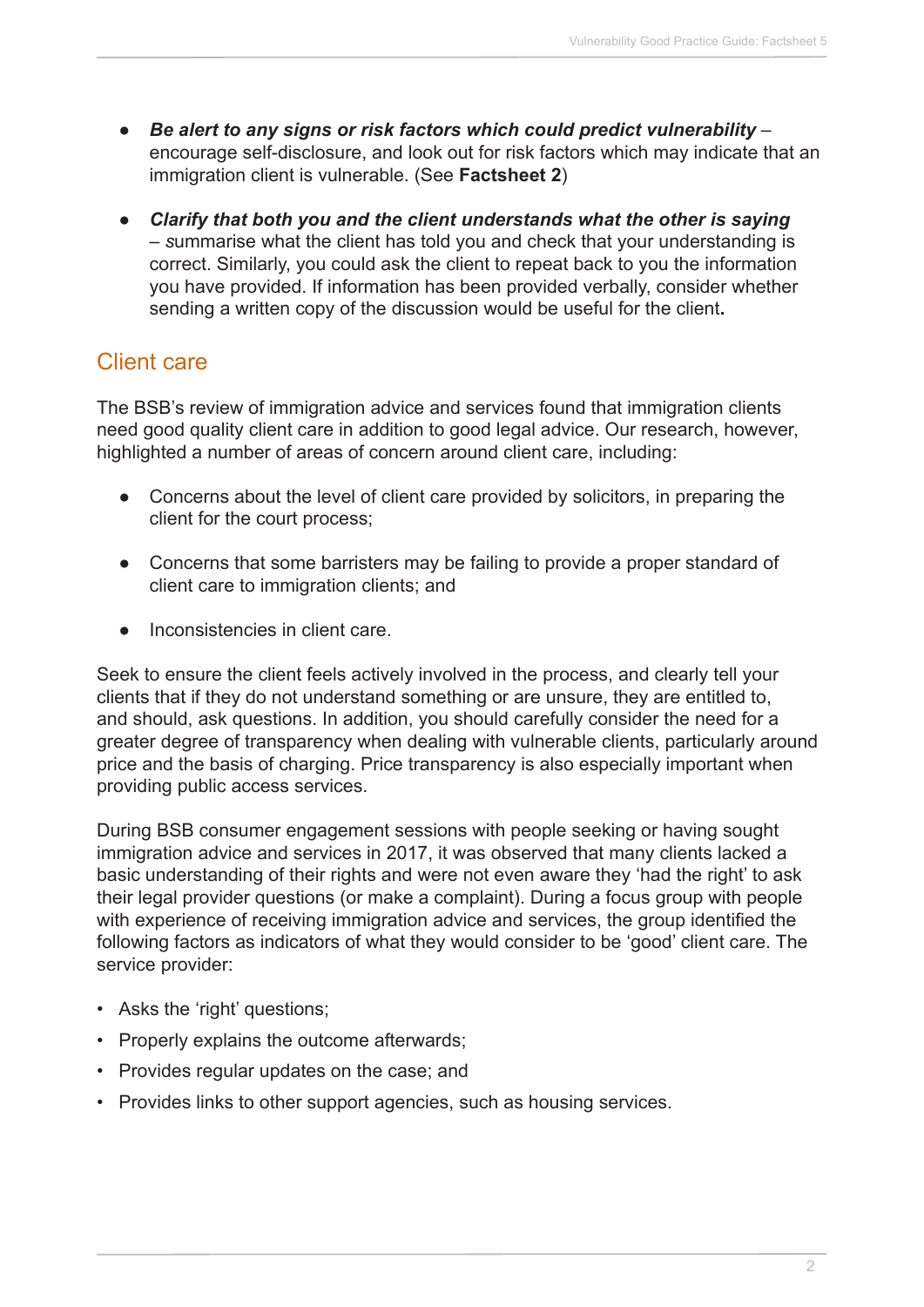When you first meet your client, consider providing them with a resource such as the BSB's Guidance for consumers of immigration legal services<sup>3</sup>, which explains the different types of provider, lets them know what to expect, how to recognise good and poor service and what they can do if something goes wrong. Having this knowledge and understanding empowers clients to be a more active participants in the process and instils faith in the service they are receiving.

#### **Client care letters**

The BSB Handbook<sup>4</sup> requires that all barristers, when accepting instructions, must confirm in writing the terms and/or basis on which they will be acting (including the basis of charging). A range of model client care letters are available on the BSB website<sup>5</sup>.

Whilst the SRA requires that solicitors provide certain information to clients in writing (e.g. complaints information), it is not mandatory that this be in the form of a client care letter. Therefore, in referral cases, you may wish to check whether your client has received a client care letter from their solicitor and, if not, whether they fully understand the information that has thus far been provided to them.

The results of our work on immigration fed into a wider review of client care letters $\epsilon$ . One of the primary outputs of this review was the identification of eight key principles for preparing client care letters. These are set out below.

- **●** *Show a clear purpose* state clearly what the role of the letter is and explain the importance of reading it.
- *Keep it concise* the ideal length for consumers is two pages or less. If this is not feasible, use bullet points and a clear structure to ensure information is presented in a manageable way.
- **●** *Put it in plain English* avoid legal terminology, or clearly explain what it means. Avoid vague and caveated sentences.
- **●** *Prioritise information* focus on information which the client perceives to be of most relevance. Ensure a logical and coherent structure.
- **Personalise information** provide details specific to your client's case, and tailor the letter so that irrelevant information is excluded. Use personal pronouns.
- **●** *Make it easy to read* make sure that the letter is not too text-heavy, make use of appropriate line and paragraph spacing, and use headings to ease navigation.

<sup>3.</sup> BSB (2017) ['Need help with your immigration and asylum issues? What you need to know'](https://www.barstandardsboard.org.uk/media/1837125/need_help_with_your_immigration_and_asylum_issues_-_for_web.pdf)

<sup>4.</sup> [BSB Handbook](https://www.barstandardsboard.org.uk/regulatory-requirements/bsb-handbook/the-handbook-publication/)<br>5. BSB Code Guid

**[BSB Code Guidance](http://www.barstandardsboard.org.uk/regulatory-requirements/bsb-handbook/code-guidance/)** 

<sup>6.</sup> Optimisa Research (2016) [Research into Client Care Letters](https://www.barstandardsboard.org.uk/media/1794566/client_care_letters_research_report_-_final_021116.pdf)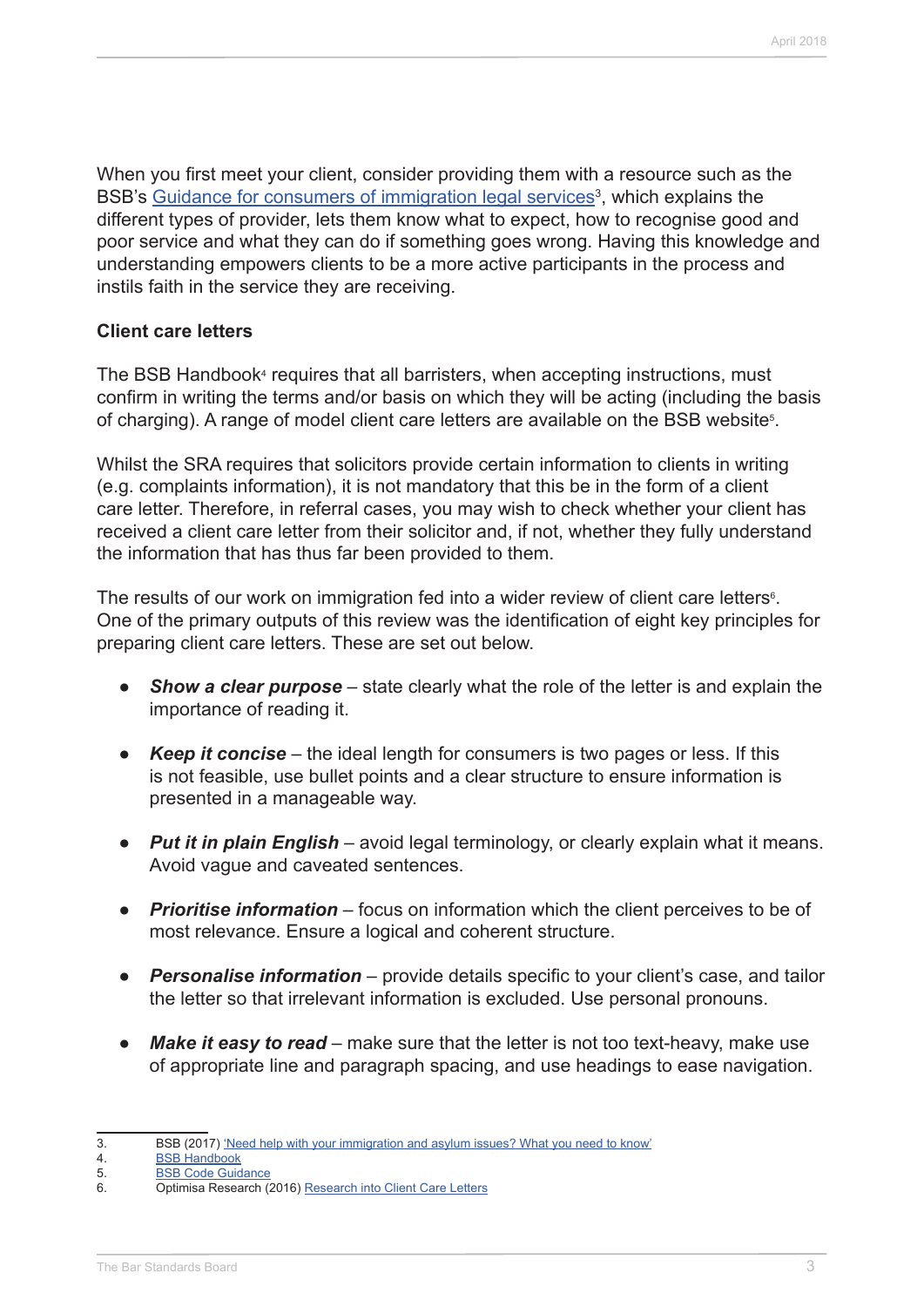Consider the use of tables and bullet points.

- *Highlight key information –* use visual tools (e.g. bold text/summary boxes/ headers/highlighting) to draw the reader's attention to key points.
- **●** *Consider additional opportunities to engage clients* for example, is some information, such as regulatory information or terms of business, best delivered via an alternative medium or at a later stage?

The need for clear, concise and simple language will be particularly acute for clients whose first language is not English and who may have different styles of communication to their barrister, due to cultural or other background factors. Highlighted information in client care letters and other documents are particularly useful for those with a limited understanding of English or low literacy, as it enables them to focus on key information or ask for help with understanding key points from consumer organisations or others that may be supporting them.

With respect to vulnerable consumers, the review made a specific recommendation:

"*Given the specific challenges more vulnerable consumers face when engaging with legal services communications, it was felt that legal services providers should play a more central role in providing support. Fundamental to this is ensuring that any potential issues with reading communications are identified at the start of the process. While some sensitivity needs to be shown, simple steps such as… providing clear guidance as to where consumers can get support if they have any questions, were considered to be a step in the right direction".*

This reinforces the need for legal professionals to identify vulnerabilities during the first meeting with the client, and to adapt communications accordingly. However, you must be alert to changing or new vulnerabilities and needs throughout the case.

The [Plan English Campaign's website](http://plainenglish.co.uk/free-guides.html) contains a number of free guides you may find useful in ensuring communications are in plain English<sup>7</sup>.

## Cross-cultural communication

Evidence collected as part of the BSB's thematic review found that service providers might demonstrate a lack of social and cultural insight, interpersonal communication skills or empathy.

Being competent in cross-cultural communication is defined as "appropriate and effective in the communication process that takes place between individuals from different cultures<sup>8</sup>". Key skills required for effective cross-cultural communication include good listening skills, the ability to effectively build rapport and to identify cross-cultural

<sup>7.</sup> <http://plainenglish.co.uk/free-guides.html>

<sup>8.</sup> Messner & Schäfer (2012) The ICCA Facilitator's Manual, Intercultural Communication and Collaboration Appraisal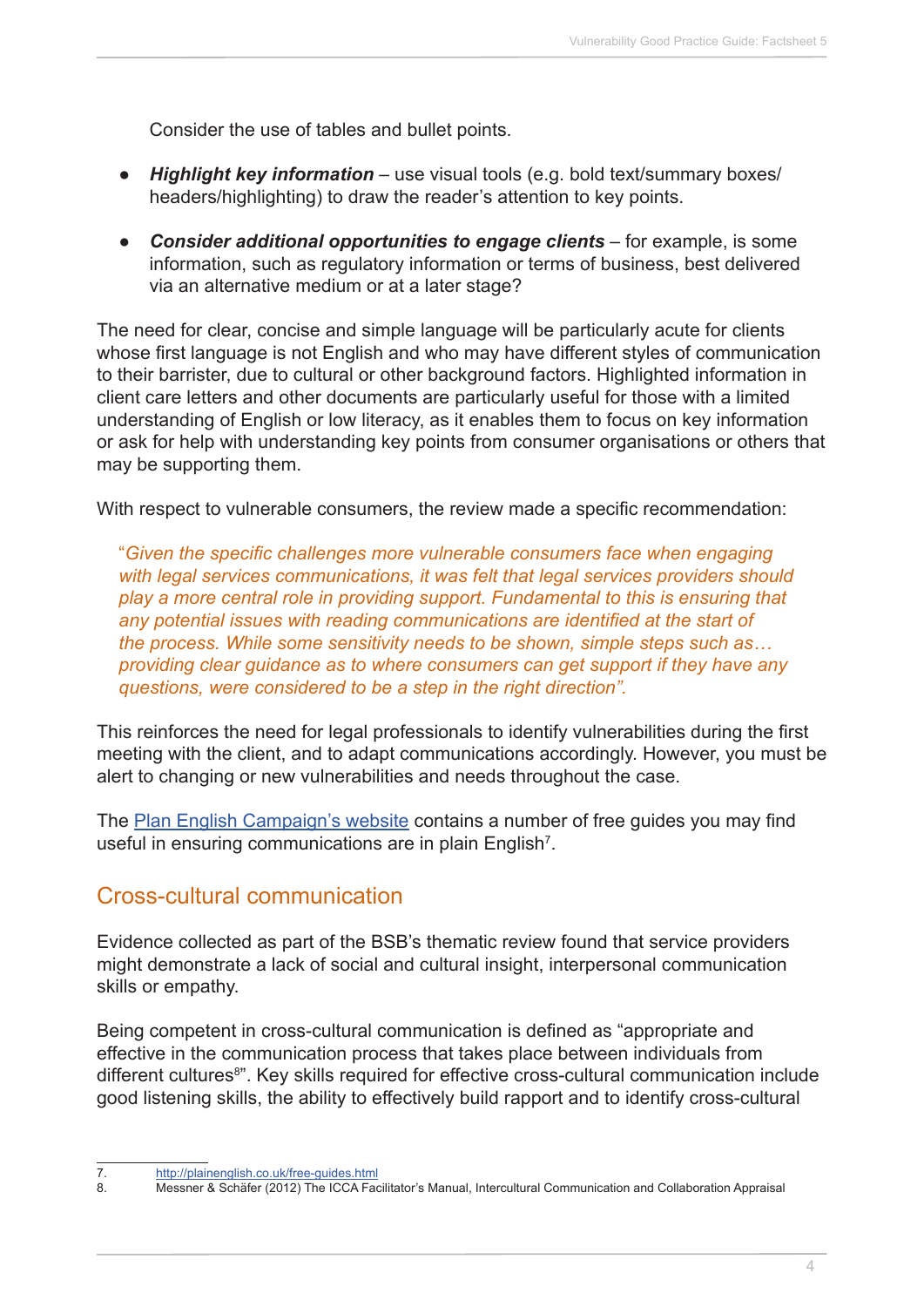misunderstandings. You may want to consider undertaking training on cross-cultural communication as part of your continuing professional development (CPD).

Issues of cross-cultural communication and its relevance to the Bar were discussed at a BSB Symposium attended by a range of professionals and experts in January 2016<sup>9</sup>. The discussion highlighted how negative experiences in some communities as a result of poor cross-cultural communication has led to disengagement from mainstream providers. People can then seek help from those with a similar cultural background, where the quality of advice and services can be variable, due to a lack of expertise and/ or specialism. Participants felt that a barrister's ability to communicate across cultures was pivotal in supporting access to justice.

The first meeting with your client provides an opportunity to identify factors that may impact upon their ability to engage with the process. People from different cultures may have different attitudes, norms and expectations. Whilst these can be subtle, try to pick up on patterns of verbal and non-verbal communication that can be informed by a person's cultural background, such as eye contact, politeness and silences during conversation. Try to adapt your style to suit your client and put them at ease.

You should not make assumptions about your client's behaviours or needs based on their cultural background. Instead, you could ask your client about their background, where you perceive it to be appropriate. This may reveal important information relevant to the case, and can inform decisions such as the choice of interpreter.

Aside from the language spoken, other personal, cultural, social and economic factors and characteristics may need to be considered when choosing an interpreter or other third party, as such factors can impact upon or be reflected in service provision. For example, in some countries, there are a variety of cultures, traditions and societies; some of which may hold prejudicial views against one another. Seek to gain an understanding of any such issues, and carefully consider the choice of interpreter.

Gender is another important factor to consider when hiring third parties. For example, female victims of modern slavery may require a female interpreter in order to properly participate and provide information, due to experiences of abuse by men. Those from the Roma community also adhere to certain traditions whereby individuals will not speak about certain topics in the presence of the opposite gender. You should also be aware of the gender composition during conferences and other settings, as it may be intimidating for a female client if she is the only woman present.

You may want to consider conducting your own research into a client's culture. Alternatively, making contact with community/cultural groups with specialist knowledge or expertise can help you gain an understanding of relevant factors pertaining to a culture, such as cultural taboos, and issues around gender, age, mental health, sexuality and other factors.

<sup>9.</sup> BSB (2016) Does cross-cultural communication matter at the Bar? Report from a symposium hosted by the Bar Standards [Board](https://www.barstandardsboard.org.uk/media/1750588/bsb_ccc_report_april_2016.pdf)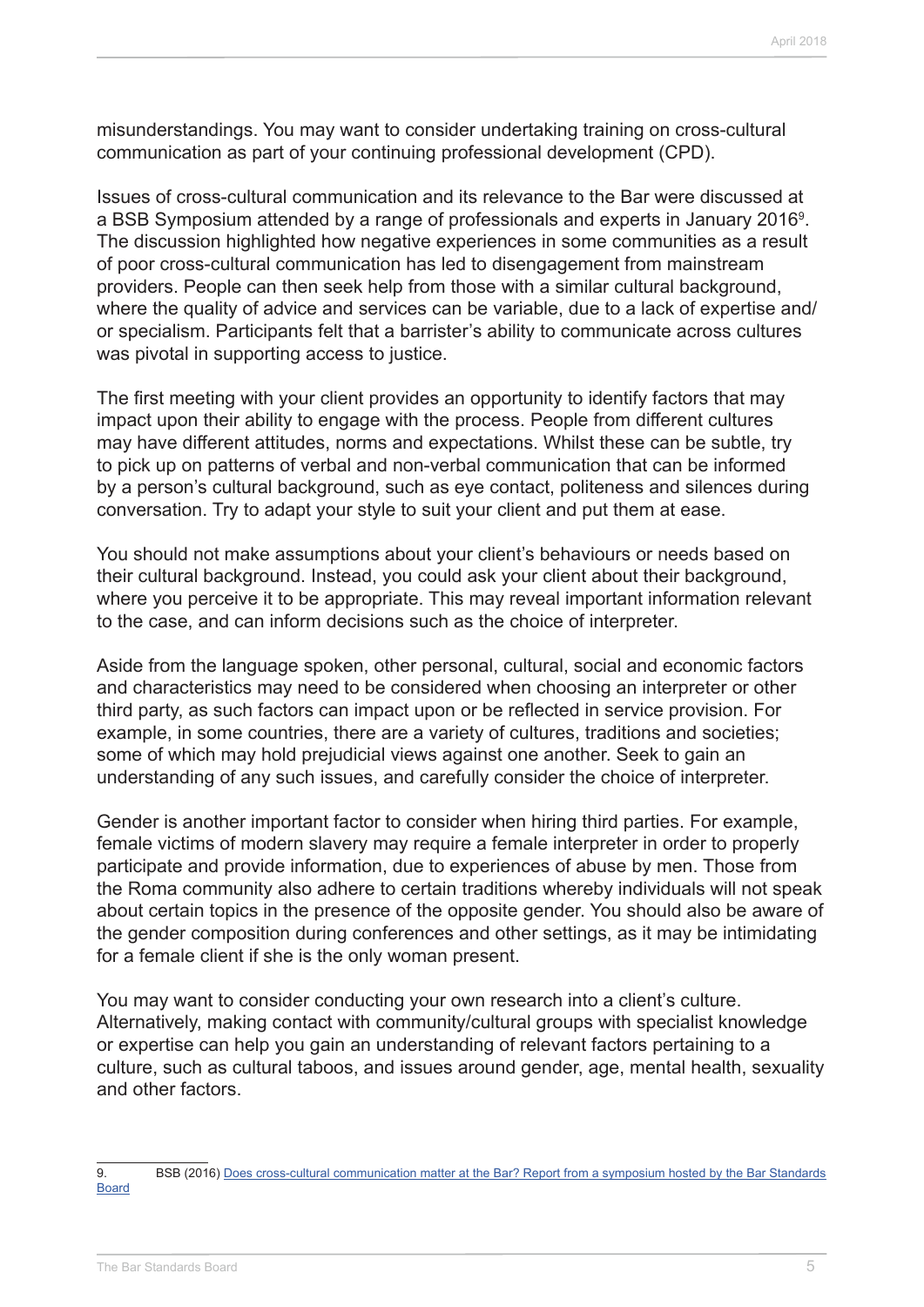### **Good practice example**

Suzan is a Roma woman from former Yugoslavia who has suffered discrimination based on her ethnicity. She has also experienced violent sexual assault during the war and suffers from trauma related to her past experiences. She does not speak English well and has limited literacy.

Suzan has one son and they are applying for leave to remain in the UK. Suzan has instructed a barrister to represent her in the tribunal. The barrister arranges a pre-hearing conference with Suzan. She attends with her son, whom she wants to translate. The barrister asks Suzan whether she is receiving any support. Suzan explains that she is in regular contact with a local charity that supports the Roma community with legal matters. The staff help her to understand letters and legal documentation due to her limited literacy. She says she particularly struggles with legal jargon and vocabulary used in a professional context.

The barrister asks whether Suzan would be happy for them to contact the charity to discuss Suzan's case and needs. Suzan agrees. Following the conversation with the charity worker, the barrister realises that Suzan might find it difficult to speak openly in front of her son. The charity worker explained that many Roma consider it inappropriate to talk about sensitive topics (such as health or mental health) in front of younger and older community members, as well as people of the opposite gender. The barrister is also advised that the use of Roma interpreters is preferred, as non-Roma interpreters may not understand specific cultural issues or may hold discriminatory views towards Roma. This understanding enables the barrister to consider how best to communicate with Suzan going forward.

The barrister suggests hiring a professional Roma interpreter to encourage a more open discussion. However, Suzan has trouble identifying the dialect she speaks. The barrister has been made aware of a [directory of Romani dialects](http://romani.humanities.manchester.ac.uk/) by Suzan's charity worker, and proceeds to show Suzan words in each dialect, asking her to identify which words she would use. Via process of elimination, the barrister is able to identify the dialect spoken by Suzan.

Following the meeting, the barrister arranges for a female Roma interpreter of a similar age to Suzan to be hired. The interpreter explains that maintaining eye contact when talking to Suzan is important. The barrister also watches Suzan's body language to ensure that she understands the information provided. The barrister ensures that the interpreter and Suzan make the barrister aware if something is unclear, or if information needs to be explained in a different way e.g. through visual aids.